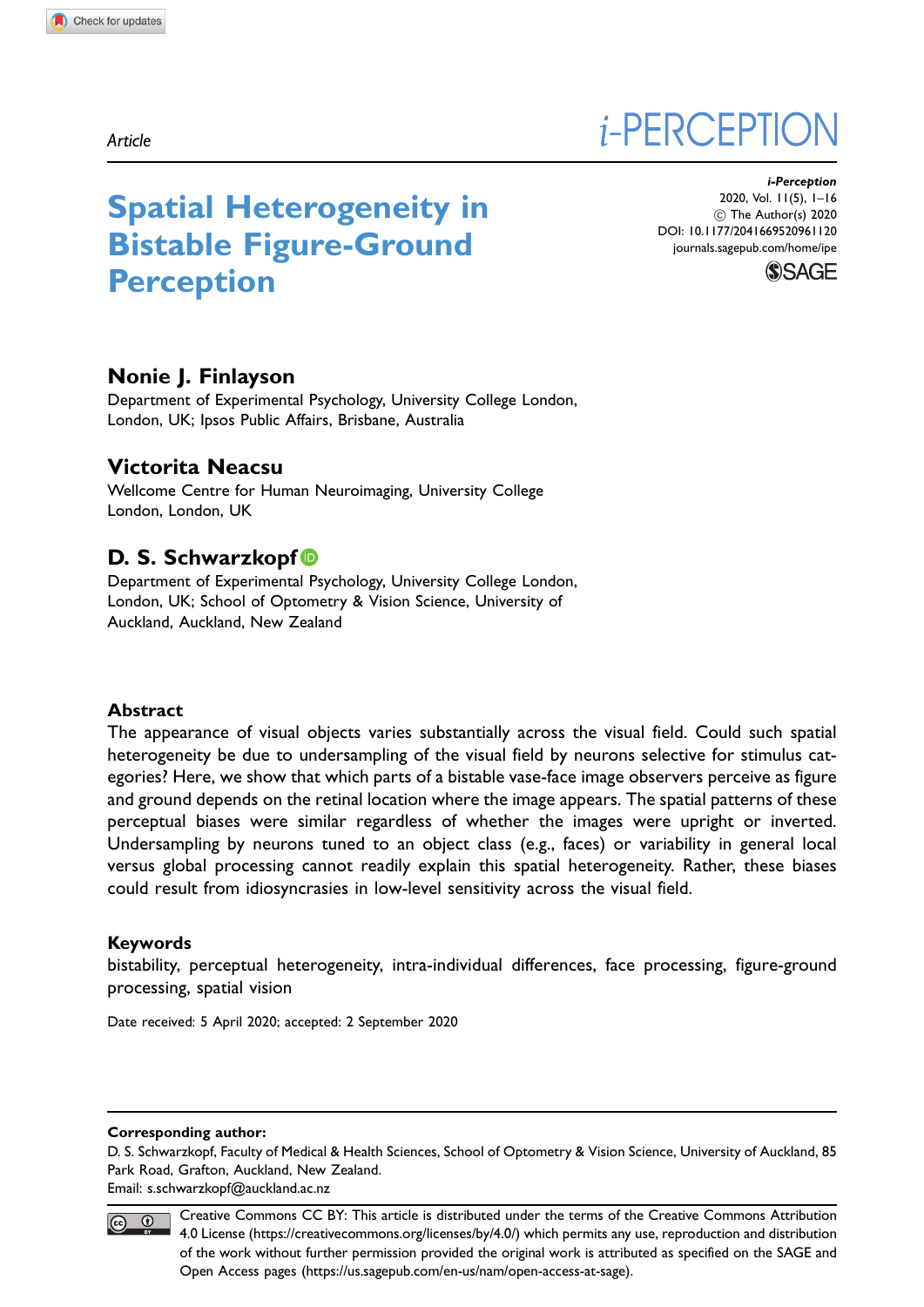Our visual perception of the world is not homogeneous. Across individuals, visual acuity decreases from central to peripheral vision which accords with the falloff in cortical magnification (Duncan & Boynton, 2003). Stimuli appear smaller in peripheral compared with central vision (Anstis, 1998; Bedell & Johnson, 1984; Helmholtz, 1924; Moutsiana et al., 2016; Newsome, 1972). Even basic visual features, such as object position, size, and shape, appear differently across the visual field and viewing conditions or when measured at different times (Afraz et al., 2010; Wexler, 2018; Wexler et al., 2015). Further studies confirmed such biases for the apparent size (Moutsiana et al., 2016; Schwarzkopf & Rees, 2013) and position (Kosovicheva & Whitney, 2017) of visual stimuli. A seminal study reported spatial heterogeneity in appearance for stimulus attributes ranging from size and orientation to the apparent gender or age of faces (Afraz et al., 2010). Crucially, while these bias patterns are reproducible across repeated tests, many of these bias patterns are unique to each individual.

The neural basis for this spatial heterogeneity still largely remains unknown. We showed that idiosyncratic biases in size perception correlate with the functional architecture and spatial selectivity of human V1 (Moutsiana et al., 2016; Schwarzkopf & Rees, 2013; Schwarzkopf et al., 2011). Specifically, we found that when population receptive fields are broader (less spatially selective) at a particular visual field location, observers perceive stimuli at this location as smaller. We argued that this is because the V1 response to a stimulus is more blurred when receptive fields are larger. In turn, later stages of visual processing then infer a smaller size because the representations of the stimulus edges are attracted to one another (Moutsiana et al., 2016). This could also explain consistent biases in perceived location: If a stimulus predominantly activates neurons with large receptive fields whose centers are located far away, this would result in a skewed activity profile that higher order areas then read out as an incorrect location (Kosovicheva & Whitney, 2017). Some parts of the visual field are effectively undersampled by the receptive field mosaic producing errors in the population code for stimulus position.

Could a similar process underlie the spatial heterogeneity in perceiving complex attributes of objects, such as the gender of faces? Rather than only being tuned to position, neurons may be selective for particular attributes like stimulus color or the gender of a face. Afraz et al. posited that if the receptive field mosaic undersamples the visual field, this could explain heterogeneity in perceiving facial identity or gender (Afraz et al., 2010; Visconti di Oleggio Castello et al., 2018). If a given visual field location is mostly covered by neurons most selective for female faces, an androgynous face image would predominantly activate these neurons and in turn the face appears more female.

Only limited evidence supports the existence of neurons specifically tuned to the gender of faces. Afraz et al. found that the degree of spatial heterogeneity in perceptual biases depends on stimulus size. There is little or no variability across the visual field if stimuli are too large. The critical size to observe heterogeneity is larger for more complex attributes like facial gender than simpler attributes like color (Afraz et al., 2010). This mirrors the presumed size of receptive fields and the mosaic density of neurons tuned to these attributes. Other evidence for gender or age-selective neurons comes from adaptation experiments (Hsu & Young, 2004; Schweinberger et al., 2010; Storrs & Arnold, 2012). However, some of these effects could be explained by lower level adaptation. As such, it remains uncertain if dedicated neurons for these complex stimulus attributes exist in the human visual system.

Here, we set out to test the undersampling hypothesis using variations of Rubin's vaseface illusion, bistable images that can be perceived either as a vase or two faces in profile (Figure 2A). If more neurons sensitive to faces than vases cover a given retinal location, this should bias the percept toward seeing faces. Unlike for gender and age, it is relatively well-established that there are neuronal populations in the human visual system that are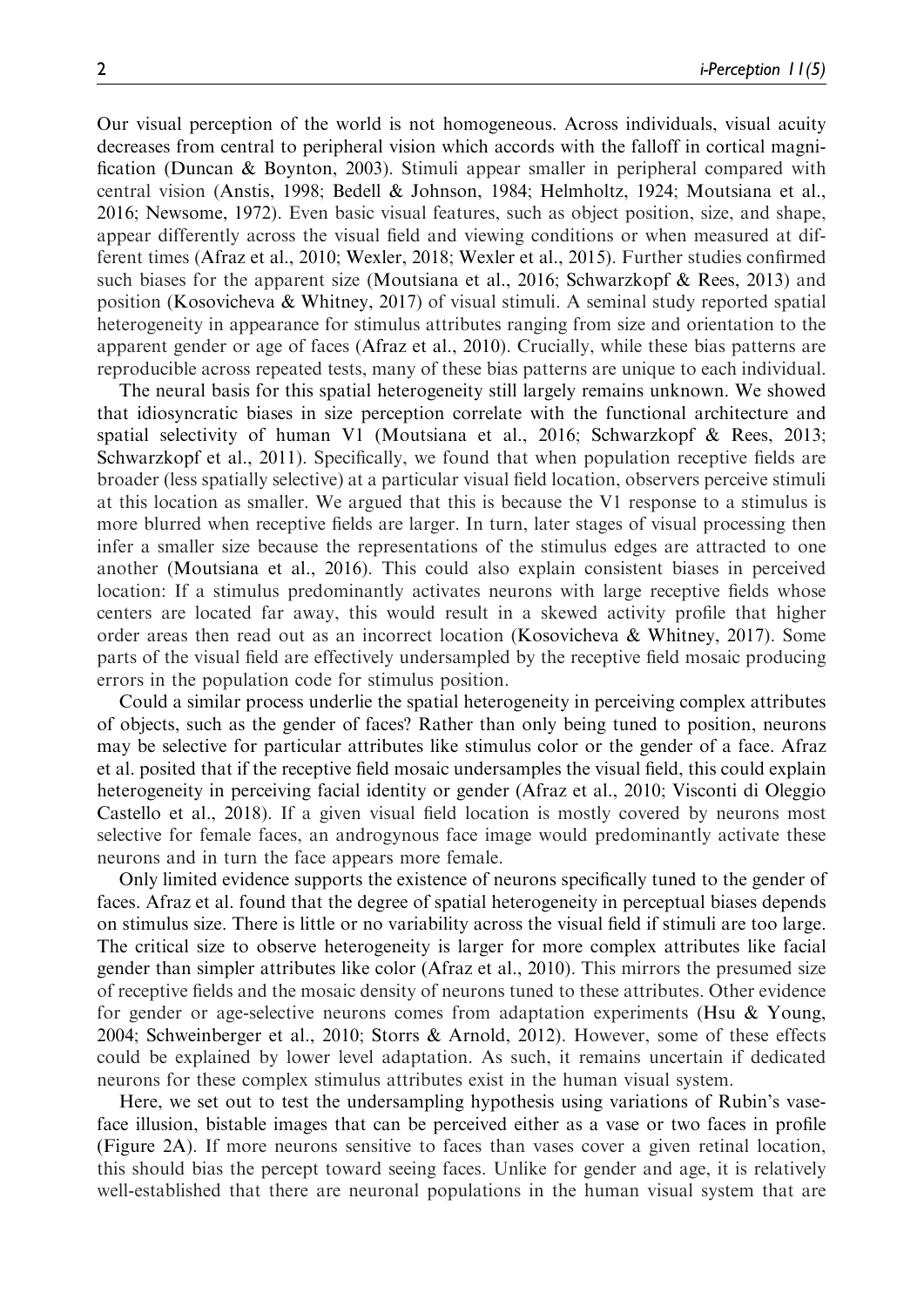category-selective, such as the occipital and fusiform face areas, which respond preferentially to faces (e.g., O'Craven et al., 1999). Most of these regions retain at least some degree of retinotopic organization (Groen et al., 2017; Kay et al., 2015). Category-selective responses have also been measured in response to the vase-face illusion (Hasson et al., 2001; Peatfield et al., 2015). Therefore, we postulate that the receptive field mosaic in these regions might undersample parts of the visual field. An ambiguous vase-face stimulus might activate facepreferring neurons more in some locations than others, thus resulting in variations in perceptual judgments (Figure 1).

In line with this hypothesis, we indeed find reliable spatial heterogeneity for faces versus vases. We then tested whether these patterns are related to perceiving faces or other visual processes. We compared biases for perceiving faces in this bistable illusion to three other conditions: inverted versions of the same vase-face illusion, a different bistable illusion that could be interpreted as faces or plants, and a general task probing global versus local perceptual organization.

## Methods and Materials

#### **Participants**

Fourteen individuals (10 females, age range 21–38) took part in Experiment 1. Another sample of 20 individuals (9 females, age range 24–67) all participated in Experiments 2 to 5. The sample in Experiment 1 contained a number of practiced psychophysics observers, whereas we recruited participants more broadly for Experiments 2 to 5. Sample sizes were chosen based on previous similar work and upscaled somewhat (e.g., Afraz et al., 2010 tested 11 participants). Participants gave written informed consent, and all procedures were approved by the University College London Research Ethics Committee.



Figure 1. Illustration of the Undersampling Hypothesis. Consider two neurons with large receptive fields sparsely covering the visual field. One preferentially responds to vases (blue), the other to faces (red). A small ambiguous vase-face image presented at Location 1 will almost exclusively activate the vase-preferring neuron and at Location 2 the face-preferring neuron. Thus, the population code at those two locations would strongly favor the vase or face interpretation, respectively. In contrast, at Location 3, both neurons will respond to the stimulus. However, it is still somewhat closer to the receptive field of the face-preferring neuron and thus the population code will be subtly biased toward faces. RF: receptive field.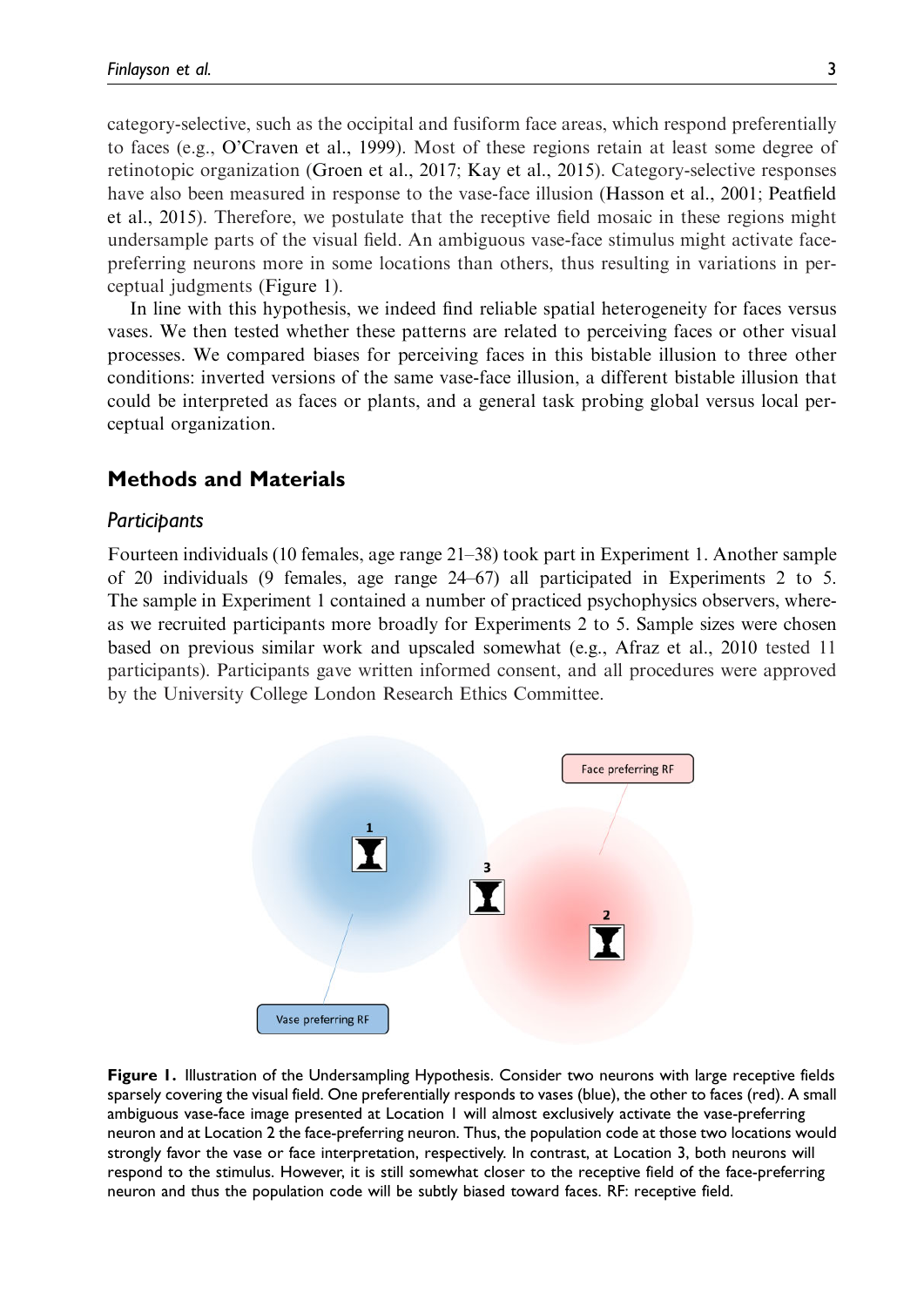All participants either had normal uncorrected visual acuity or were asked to wear their standard corrective lenses during the experiment. Because the age range for Experiments 2 to 5 was very wide, we repeated all analyses after removing three participants aged 45 and older. All findings from this analysis were extremely similar as the results reported here.

## Stimuli

Participants viewed the stimuli at a distance of 48 cm, stabilized by a chin-and-forehead rest. Stimuli were presented on a Samsung 2233RZ liquid crystal display monitor with resolution  $1,680 \times 1,050$  pixels and refresh rate of 120 Hz. The minimum luminance and maximum luminance were 0.25 and 230 cd  $m^{-2}$ , respectively. Stimuli were presented using MATLAB (The MathWorks Inc., Natick, MA) and the Psychtoolbox version 3 (Brainard, 1997; Pelli, 1997).

In Experiments 1 and 2, we used variations of the vase-face illusion (Figures 2A and 3A) harvested from an internet search of images in the public domain. They were further cropped and altered by one experimenter (V. N.) so that in the end there were nine unique black and white images. They were square-shaped and the sides subtended a visual angle of  $3.27^{\circ}$  and  $2.92^{\circ}$  in Experiments 1 and 2, respectively. This difference was because in Experiment 1 a background frame surrounded the figure portion, whereas this was cropped in Experiment 2. We generated two versions of each image by inverting the polarity so that the face portion was either defined by the black or white region. Therefore, there were altogether 18 unique vase-face images.

In Experiment 3, we used the same 18 vase-face images as in Experiment 2 but inverted (Figure 3B). This preserves the low-level feature properties, but the outer portion is typically not perceived as faces, especially not for brief stimulus presentations as used here.

In Experiment 4, we used custom-made Navon-type figures (Navon, 1977) to probe local versus global perception. The background portion of the image was a circular area, whose diameter subtended 3.68. Triangles and squares were arranged into groups that could be interpreted as larger triangles or squares (Figure 3C). All stimuli were incongruent, so the local component shapes were never the same as the global group. There were four configurations, but again in both polarities, so that there were altogether eight unique images.

In Experiment 5, we used two bistable color images on a white background by Octavio Ocampo (Figure 3D) that can either be interpreted as a face or as a picture (specifically, a flower or tree). These are both available online for fair use and are called Family of Birds (<https://www.wikiart.org/en/octavio-ocampo/family-of-birds>) and Mouth of Flower ([https://](https://www.wikiart.org/en/octavio-ocampo/mouth-of-flower) [www.wikiart.org/en/octavio-ocampo/mouth-of-flower](https://www.wikiart.org/en/octavio-ocampo/mouth-of-flower)). They were square-shaped and the sides subtended 4.9. We generated two versions of each image by mirroring it horizontally. Thus, there were altogether four unique images.

Stimuli in each experiment were scaled to ensure that the task-relevant portion of the image overlapped in each experiment. Based on pilot experiments, we also chose the size of stimuli to ensure that participants would be able to perform the task adequately. For example, if the Navon-type figures in Experiment 4 had been too small, they would have never been interpreted locally because the local shapes could not be resolved.

Stimuli were presented on a uniform gray background, while a blue dot fixation target (diameter:  $0.2^{\circ}$ ) was presented in the screen center. Possible stimulus locations at a given eccentricity were placed in equal angular steps around an imaginary circle. There were 18 locations in Experiment 1: 6 were centered  $1.96^{\circ}$  from fixation and the rest at twice that distance (3.92 $^{\circ}$ ). There were eight locations in Experiments 2 to 4 centered 3.27 $^{\circ}$  from fixation and in Experiment 5 at a distance of 3.92. This difference ensured that the task-relevant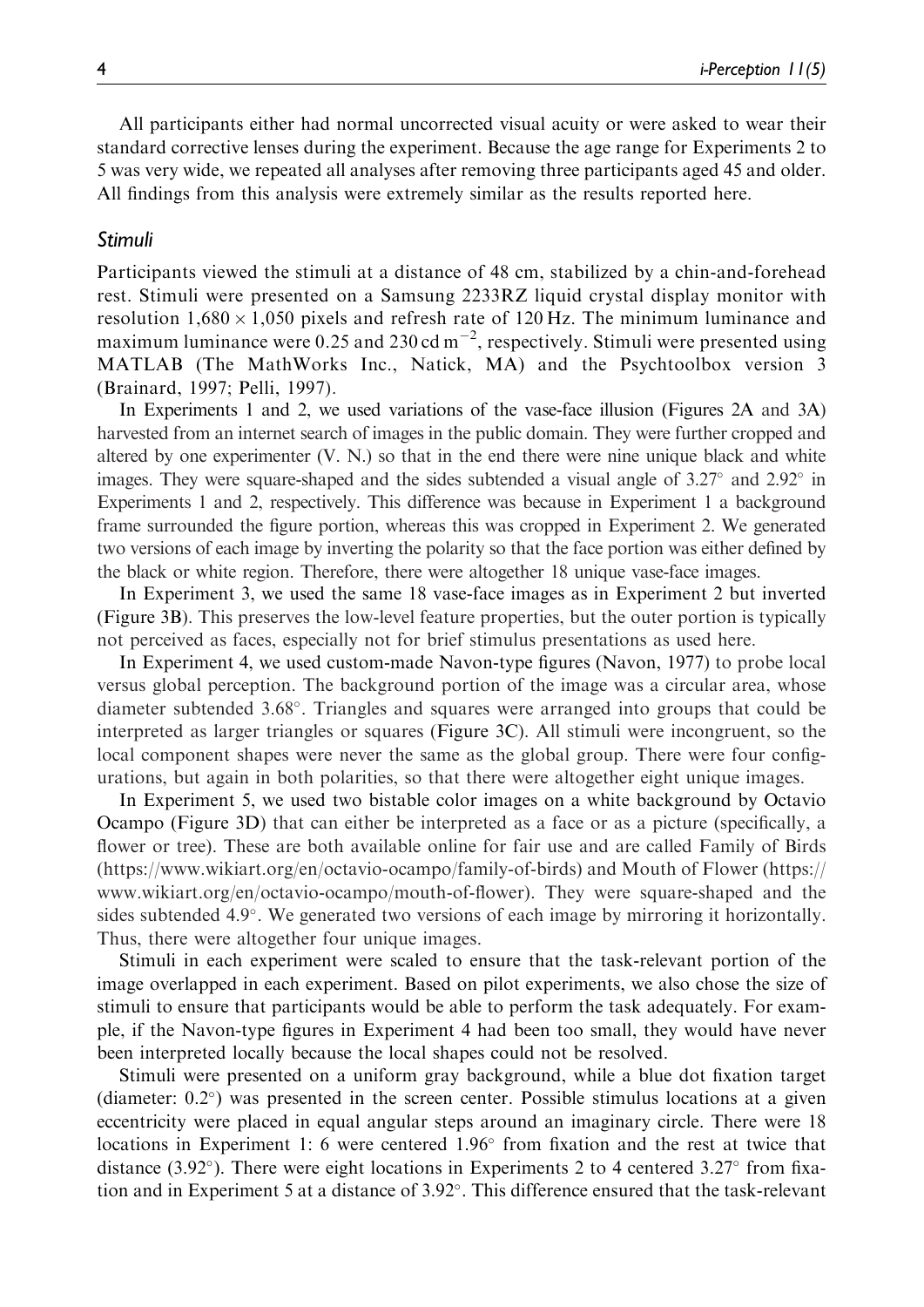

Figure 2. Experimental design and results from Experiment 1. A: Examples of the vase-face illusion. B: Timeline of a typical trial in all experiments (different stimuli were displayed in Experiments 3–5). C: The proportion of trials one participant reported seeing faces (see color code) in each session of Experiment 1 plotted at each visual field location tested. D: Correlation between the three sessions in Experiment 1 across all participants. Dots denote the proportion of trials participants reported seeing faces at a given location. Different colors indicate individual participants. Solid lines show a linear regression between sessions across locations for each participant.

portion of the flower-face images in Experiment 5 overlapped the same locations as in Experiments 2 to 4.

## Procedure

Participants sat in a darkened room and viewed the stimuli displayed on a computer screen (Samsung 2233RZ, resolution  $1,680 \times 1,050$ , refresh rate 120 Hz). Stimuli were pregenerated images and were presented using MATLAB (MathWorks, Inc.) and Psychtoolbox 3 (Brainard, 1997). Participants stabilized their head on a chin rest and were asked to fixate a central target throughout the whole experiment.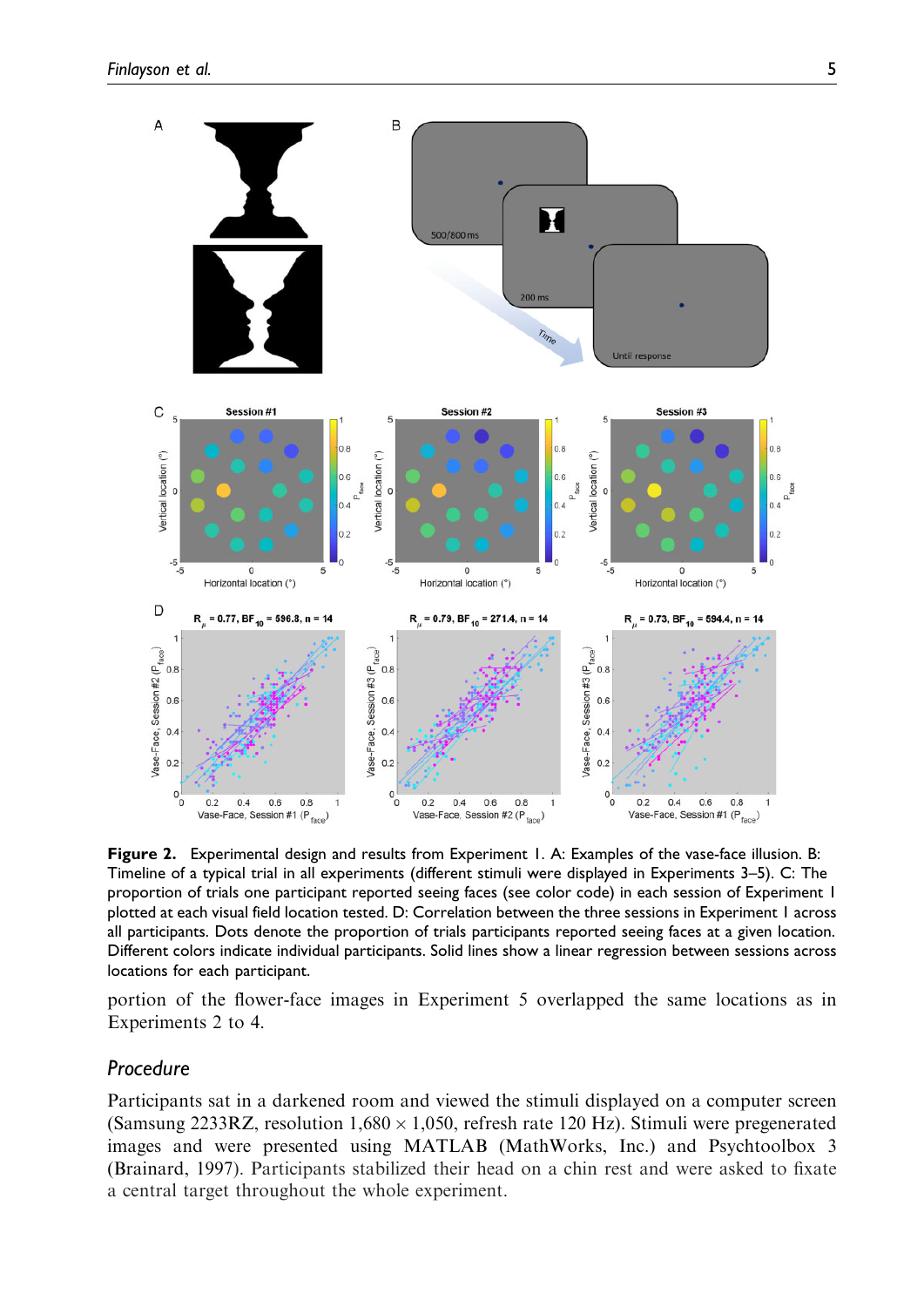

Figure 3. Example stimuli and results from Experiments 2-5. Example stimuli (top row) and results from one example participant (bottom row) in Experiments 2–5, that is, the vase-face replication (A), the figureground (B), local-global (C), and flower-face (D) experiments. Plots show the proportion of trials (see color code) at each visual field location that one participant reported, respectively, seeing as faces (A and D), the outside part of inverted vase-face images as figure (B), or the global configuration in Navon-like stimuli (C). E: Correlation between bias patterns in Experiments 3 to 5 and Experiment 2 across all participants. Dots denote the proportion of trials participants reported seeing the relevant perceptual state (see above). Different colors indicate individual participants. Solid lines show a linear regression between sessions across locations for each participant. F: Correlation coefficients for comparing patterns in Experiments 3 to 5 with those in Experiment 2. Each dot denotes results from one participant. The larger diamond symbols indicate the group mean correlation  $r_{\mu}$ .

Each trial (Figure 2B) began with a fixation period during which only the fixation target was presented on a uniformly gray screen for 500 milliseconds in Experiment 1 and 800 milliseconds in Experiments 2 to 5. Then, the test stimulus appeared for 200 milliseconds at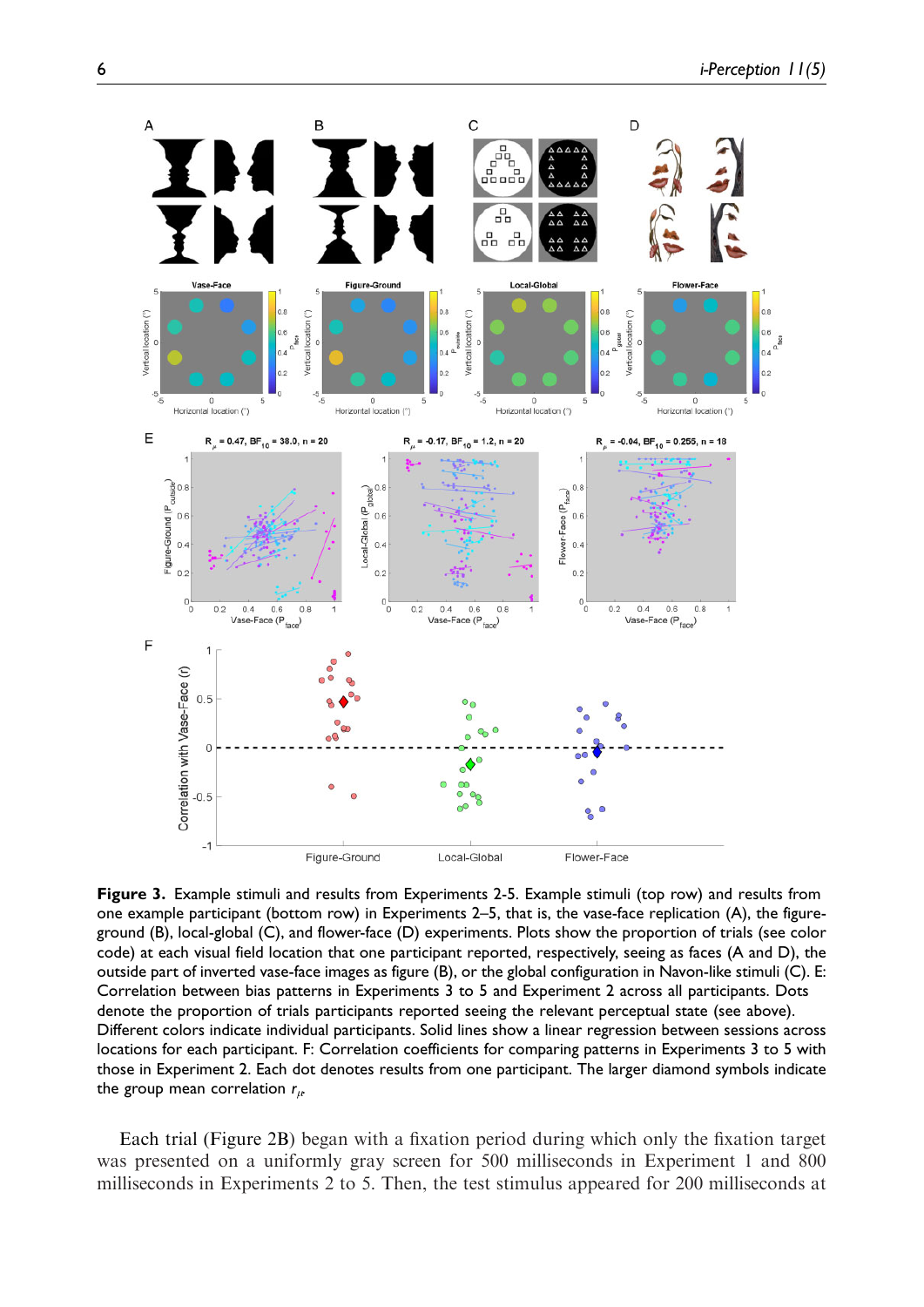one of the possible locations. After it had disappeared, the participants were asked to make their response by pressing one of the two buttons on a computer keyboard. The fixation target would slightly increase in size to  $0.26^{\circ}$  for 100 milliseconds to indicate that the program had registered a response.

In Experiments 1, 2, and 5, participants reported if they saw the stimulus as a face or object (vase or plant, respectively). In Experiment 3, they reported whether they saw the inner or the outer portion of the stimulus as figure compared with the background. The outside portion corresponds to the region that is seen as faces in the upright illusion stimulus. In Experiment 4, they reported whether they saw the stimulus as triangles or as squares. This in turn corresponds to whether they interpreted it locally or globally.

In all experiments, trials were divided into three blocks during which participants were given the opportunity to rest. They pressed a button when ready to continue. In each block, all possible stimuli were tested at each of the possible locations. In Experiment 4, all conditions (every combination of unique stimulus and location) were shown twice, and in Experiment 5, four times per block. In the other three experiments, each combination was only shown once per block. There were therefore 972 trials (18 Stimuli  $\times$  18 Locations  $\times$  3 Blocks) overall in Experiment 1, 432 trials (18 Stimuli  $\times$  8 Locations  $\times$  3 Blocks) in Experiments 2 to 3, 384 trials (2 Repeats  $\times$  8 Stimuli  $\times$  8 Locations  $\times$  3 Blocks) in Experiment 4, and 384 trials (4 Repeats  $\times$  4 Stimuli  $\times$  8 Locations  $\times$  3 Blocks) in Experiment 5. The order of stimuli and locations across trials in a block was pseudorandomized in each session and participant. Due to a technical failure, one participant only completed 240 trials in the first session of Experiment 3. This meant that not all possible stimuli were presented to them in that session. Excluding this participant from the study completely did, however, not alter the interpretation of the results.

Participants participated in three separate sessions in Experiment 1 and two sessions in Experiments 2 to 5. These sessions were carried out several days to weeks apart. Usually we aimed to test participants on successive days but because of scheduling conflicts and availability issues, this was not always possible. The time between sessions varied from 1 to 18 (mean: 4.9) days in Experiment 1 and 1 to 6 (mean: 2.1) days in Experiments 2 to 5. Usually Experiments 2 to 5 were conducted in one sitting per session, but in one case this was not possible due to a scheduling problem.

#### Statistical Analysis

The primary analyses focused on comparing the similarity between spatial patterns in perceptual biases between sessions and conditions. For this purpose, we conducted a secondlevel analysis. At the first level, we calculated the Pearson correlation across the patterns for each individual participant (qualitatively extremely similar results were found when using Spearman correlation instead). For instance, in Experiment 1, there were 18 stimulus locations, and we therefore obtained 18 data points per participants and session and calculated the within-subject correlation between these 18 points in Sessions 1 and 2. We also conducted complementary analyses where instead of spatial location we compared the similarity of responses with unique stimuli in the experiment.

At the between-subject level, we then tested if the mean correlation across the group was different from zero using a one-sample t test. We used the Bayes Factor,  $BF_{10}$ , to quantify the statistical evidence supporting the alternative (experimental) hypothesis relative to the null hypothesis. This calculation was based on the default Cauchy prior distribution described previously (Rouder et al., 2009), with the standard scale factor of 0.707. This prior is based on typical effect sizes observed in the wider psychology literature, but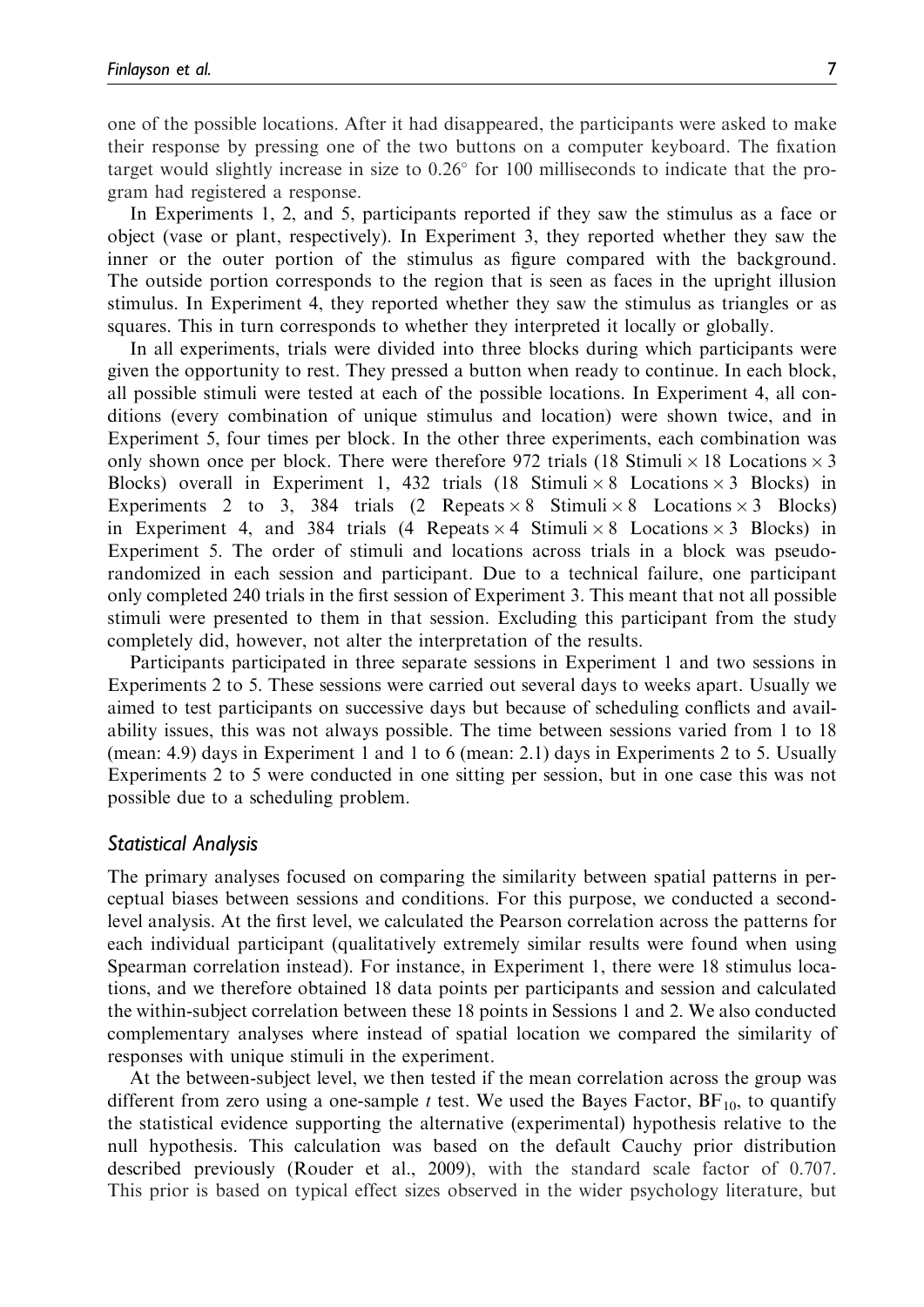note that qualitatively very similar inferences would be obtained across a broad range of scales. An important feature of Bayesian statistics is that they permit an inference about whether or not the evidence supports the absence of a correlation.

For comparisons between Experiments 2 to 5, we used the intersession reliability to estimate the maximally achievable correlation. We first extrapolated the reliability of the nth experiment,  $r_n$ , from its intersession reliability,  $r_i$ , using the Spearman–Brown prediction formula (Brown, 1910; Spearman, 1910):

$$
r_n = \frac{2r_i}{1 - r_i}
$$

We then determined the maximal achievable correlation,  $r_{ab}$ , between experiments a and b using the following equation (Spearman, 1904),

$$
r_{ab} = \rho_h \sqrt{r_a r_b}
$$

where  $r_a$  and  $r_b$  are the reliabilities for experiments a and b, respectively, and  $\rho_h$  is the true correlation. We then calculated the percentage of the observed correlation relative to this achievable correlation. We fixed  $\rho_h = 1$  to reflect the theoretical possibility that one experiment can completely predict the results of another. This constitutes a conservative lower bound of how much of the explainable variance was in fact explained by the observed correlation. If the true correlation between two experiments were less than 1, this percentage would necessarily be greater than what we report.

## **Results**

#### Experiment 1 (Vase-Face)

We quantified the proportion of trials that 14 individual participants reported seeing a face instead of a vase at 18 locations. Figure 2C shows the stability of patterns of face perception for one participant across separate sessions (see Supplementary Figures S1 and S2 for plot from all 14 individuals). In general, across all participants and stimulus locations, the response biases ranged from mostly reporting vases in some locations to most reporting faces in others (Figure 2D). Individuals also evidently differed in terms of the overall response rates: While some participants mostly reported faces, others mostly reported seeing vases. The degree of spatial heterogeneity also varied considerably between participants. Perhaps unsurprisingly, participants with greater variability across locations tended to show stronger intersession reliability, as denoted by the long and steep regression curves parallel to the identity line in Figure 2D.

To quantify the reliability of the within-subject patterns, we calculated the correlation for each participant between sessions (z-transformed) and then determined whether the group average  $r_{\mu}$  was significantly different from zero (Bayesian one-sample t test). Figure 2D shows that patterns were strongly correlated between sessions (Sessions 1 vs. 2:  $r_u = .77$ ,  $BF_{10} = 596.8$ ; Sessions 2 vs. 3:  $r_{\mu} = .79$ ,  $BF_{10} = 271.4$ ; Sessions 1 vs. 3:  $r_{\mu} = .73$ ,  $BF_{10} = 594.4$ ). Peripheral vision is, however, spatially less precise. These results could therefore have been driven partially by an eccentricity effect. Indeed, averaged across the three sessions and iso-eccentric locations, central stimuli were seen significantly (Bayesian paired  $t$  test:  $t = 3.88$ ,  $BF_{10} = 22.7$ ) more often as faces ( $P_{faces} = 0.59$ ) than peripheral ones ( $P_{faces} = 0.48$ ).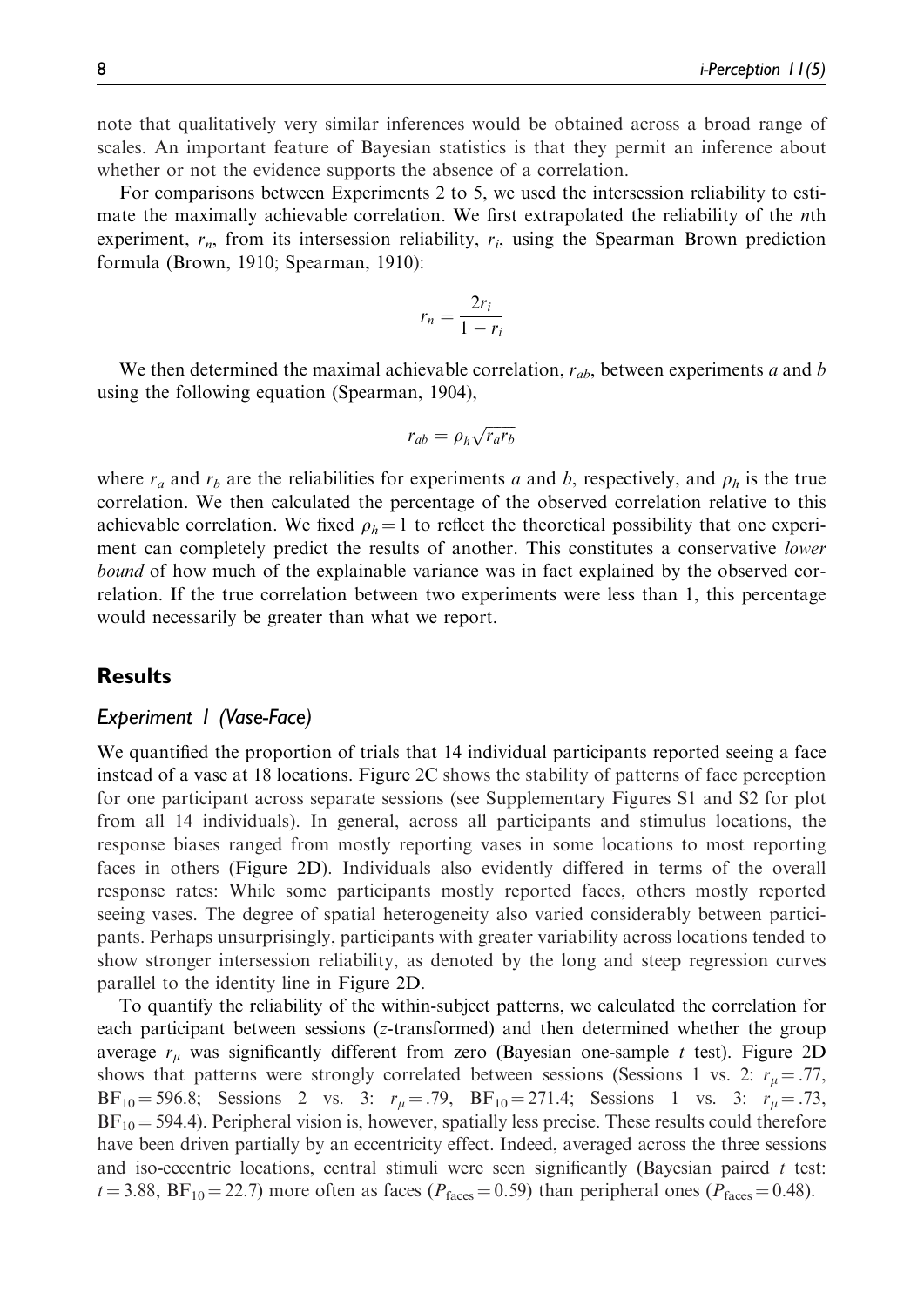To disentangle potential spatial variation within individual participants from this eccentricity effect, we therefore repeated the same analyses separated by eccentricity. Again, the patterns of biases were very reliable between sessions both for central (Sessions 1 vs. 2:  $r_{\mu} = .7$ ,  $BF_{10} = 117.9$ ; Sessions 2 vs. 3:  $r_{\mu} = .75$ ,  $BF_{10} = 79.6$ ; Sessions 1 vs. 3:  $r_{\mu} = .77$ ,  $BF_{10} = 1,205.9$ ) and peripheral stimuli (Sessions 1 vs. 2:  $r_u = .78$ ,  $BF_{10} = 744.3$ ; Sessions 2 vs. 3:  $r_{\mu} = .77$ ,  $BF_{10} = 120.0$ ; Sessions 1 vs. 3:  $r_{\mu} = .69$ ,  $BF_{10} = 136.1$ ).

Next, we established that these patterns were not similar across participants. For this, we again used the pattern averaged across the three sessions but now calculated correlations between the patterns for each participant. For 14 participants, this results in 91 unique correlations. Again, we used a Bayesian one-sample  $t$  test to compare whether the mean correlation was different from zero. For both the central  $(r_{\mu} = .00, BF_{10} = 0.116)$  and peripheral  $(r_{\mu} = .01,$  $BF_{10} = 0.117$ ) eccentricity, the evidence supported the null hypothesis by close to a factor of 10. Therefore, our results suggest that the bias patterns were inconsistent across participants.

We also analyzed how perception varied between the different vase-face images we used. Here, we ignored stimulus location and instead quantified for each of the 18 unique images the proportion of trials for which participants responded to have seen faces. We then calculated a similar second-level analysis as before but for stimuli rather than locations. This revealed a pronounced effect of the stimuli. The intersession correlations were all very strong (all  $r_u > .83$ , all  $BF_{10} > 393.3$ ). Part of this effect was driven by contrast polarity. On average across the group, participants perceived images in which the inner portion (the vase) was black on a white background only 40% as faces, while for the white-on-black polarity, this was 63% (Bayesian paired t test:  $BF_{10} = 47.8$ ). However, when splitting the data by stimulus polarity, the intersession correlation remained very strong (black-on-white: all  $r_u > .79$ , all  $BF_{10} > 1,853.2$ ; whiteon-black: all  $r_u > .7$ , all  $BF_{10} > 90.5$ ). This demonstrates that observers varied in terms of how they perceived the unique images irrespective for polarity.

We also again calculated between-subject correlations for the 91 unique pairs of participants to test the consistency of these patterns across participants. Unlike for stimulus position, the pattern of responses to the different stimuli was similar across participants, both for black-on-white images ( $r_{\mu} = .49$ ,  $BF_{10} \gg 10,000$ ,  $n = 91$ ) and white-on-black images ( $r_{\mu} = .56$ ,  $BF_{10} \gg 10,000$ ,  $n = 91$ ). Thus, while the spatial heterogeneity of responses was highly idiosyncratic, the effect of individual stimuli was very consistent across participants.

## Experiment 2 (Vase-Face replication)

We then carried out additional experiments to probe potential mechanisms for this perceptual heterogeneity. First, we replicated the biases for face perception as in Experiment 1 in a new experiment but with only eight possible stimulus locations, all at the same eccentricity. Again, the pattern of biases was reliable across the two test sessions (Supplementary Figures S3A), albeit somewhat less robustly than in Experiment 1 ( $r_{\mu} = .49$ , BF<sub>10</sub> = 10.5, n = 19), possibly due to the broader pool of participants and the wider age range.

Note that in this and especially some of the following experiments, a few individuals exhibited ceiling or floor effects, that is, biases at all stimulus locations were identical. This precluded calculating the within-subject correlation for these participants, and they were therefore automatically excluded from further statistical analysis (as indicated by  $t$ tests where the sample size is smaller than 20). For example, for the test of intersession reliability, one participant was removed because they exhibited no spatial heterogeneity in the second session. This participant generally reported seeing faces almost exclusively at every location. While their bias pattern is doubtless extremely reliable, this prevents any further analysis of spatial heterogeneity.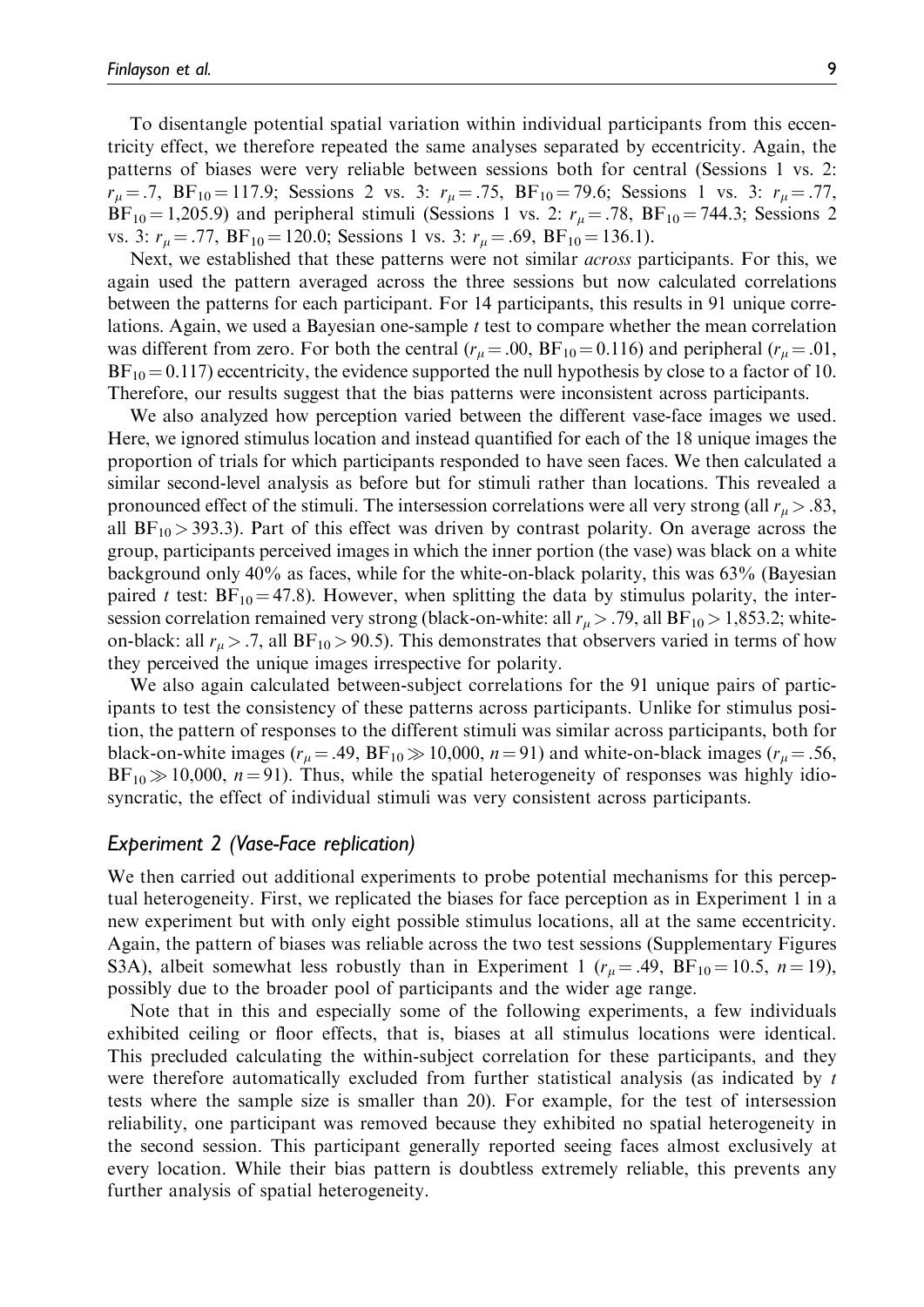We also again compared the responses with the 18 unique images, irrespective of spatial location. As in Experiment 1, the intersession correlation was very strong  $(r_u = .81, ...)$  $BF_{10} = 6,383.2, n = 19$ , one participant was removed for the aforementioned reasons). We also replicated the effect of contrast polarity. On average, participants tended to perceive black-on-white images as faces only on 40% of trials while they did so for white-on-black on 72% of trials (Bayesian paired t test:  $BF_{10} = 88.9$ ,  $n = 20$ ).

## Experiment 3 (Figure-Ground)

We then tested if similar spatial heterogeneity was observed with inverted vase-face stimuli. Inversion typically disrupts face perception and recognition substantially (Valentine, 1988; Yin, 1969). Accordingly, our participants informally reported not seeing faces in these inverted images. Therefore, if bias patterns were similar between Experiments 2 and 3, this would suggest these two experiments share a common figure-ground segregation process, rather than being specifically related to faces. Instead, in this experiment we asked participants to report whether they saw the inner or outer portion of the image as the figure. Interpreting the outer portion as figure is equivalent to seeing faces in the upright vase-face image.

In general, response biases varied considerably across participants and stimulus locations, although there was no location for which any participant only reported seeing the outside portion of the image as figure. The same participant who almost exclusively reported seeing faces in Experiment 2 also showed very little spatial heterogeneity in Experiment 3. They generally almost never reported seeing the outside portion of the image as the figure and in the second session never reported such a percept. They were therefore automatically removed from the analysis of intersession reliability.

Participants also varied in terms of their overall response rates. Bias patterns were relatively reliable across sessions, albeit much less so than for upright vase-face images ( $r_u = .37$ ,  $BF_{10} = 5.6$ ,  $n = 19$ , one participant was removed for the aforementioned reasons). This could be due to a reduction of the spatial heterogeneity from Sessions 1 and 2, as illustrated by the flat slopes for some of the individual regression curves in Supplementary Figure S3B.

Nevertheless, the biases for vase-face perception in Experiment 2 were well correlated  $(r_u = .47, BF_{10} = 38, n = 20)$  with those for perceiving the outside portion as the figure in Experiment 3 (Figure 3E, left panel, 3F). The single participant who exhibited minimal response bias in Experiments 2 and 3 did not follow this general pattern. In Experiment 2, they almost always perceived faces, but in Experiment 3, they almost never reported the outside portion of the image as the figure. In the left panel of Figure 3E their data cluster in the bottom right corner.

Based on the intersession reliability for the two experiments, we can estimate the maximally achievable correlation between them to be  $r = .60$ . The correlation we actually observed was approximately 82% of that, indicating there was a strong relationship between them. This suggests that a similar process governs figure-ground interpretation for upright and inverted vase-face images.

Next, we compared the response rates between the 18 unique images, irrespective of stimulus location. For these analyses, we again must remove the participant who showed minimal response bias. For the analysis of intersession reliability, another participant was also removed. Due to a technical problem, they did not complete all trials in the first session. This meant that not all stimuli were presented to this participant and therefore no correlation could be computed (see Methods and Materials section).

Again, we found a strong intersession correlation ( $r_u = .55$ , BF<sub>10</sub> = 20.9, n = 18), suggesting that the responses to the images were temporally reliable. But interestingly, unlike for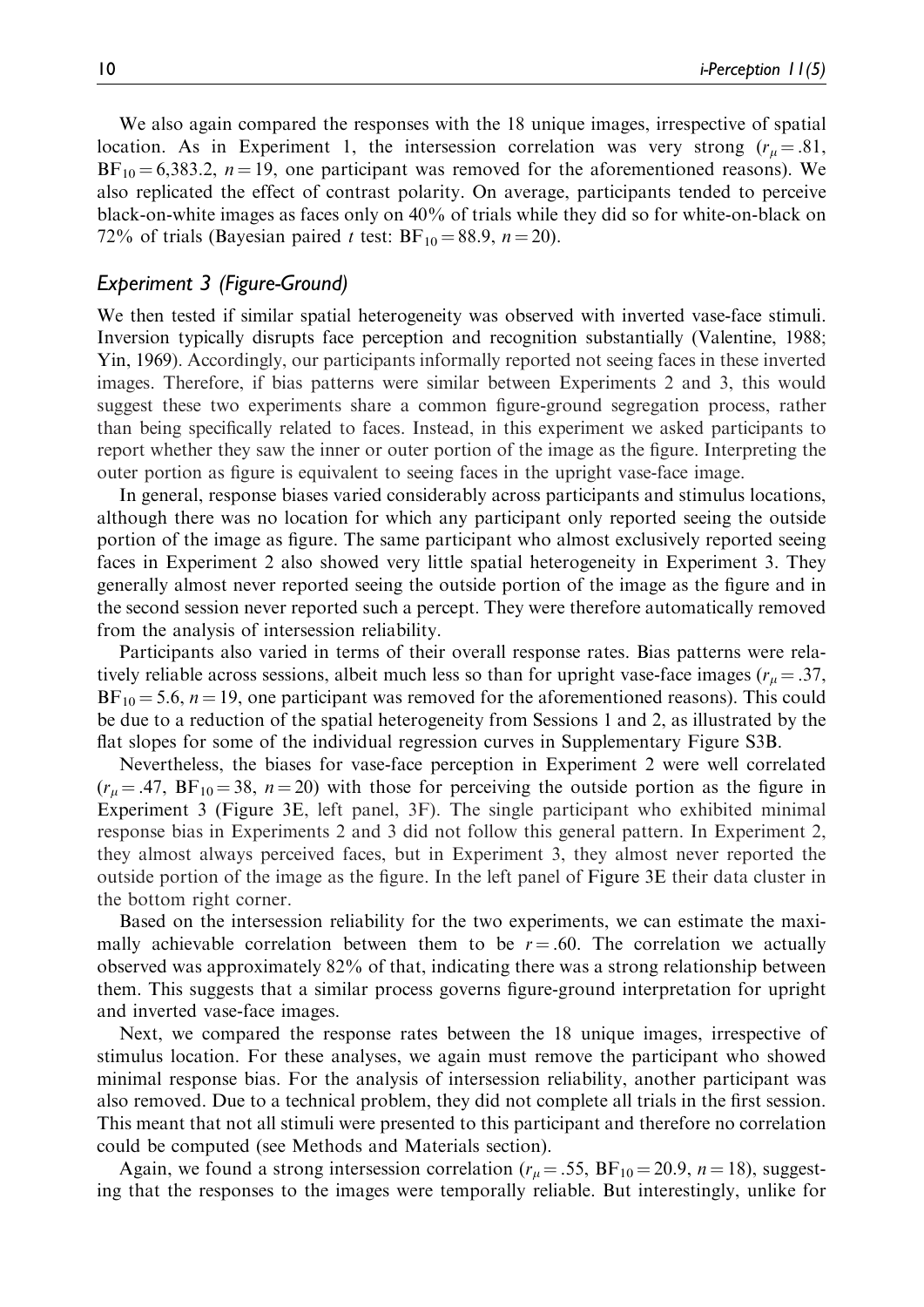upright vase-face images in Experiments 1 and 2, there was little evidence of a polarity effect in terms of how often participants reported seeing faces and results instead supported the null hypothesis (black-on-white = 0.39; white-on-black = 0.44;  $BF_{10} = 0.274$ ,  $n = 19$ ). Comparing the pattern of responses in Experiments 2 and 3, we found inconclusive evidence for a modest correlation ( $r_{\mu} = .44$ ,  $BF_{10} = 0.768$ ,  $n = 19$ ). As these two experiments used identical images (upright and inverted, respectively), this speaks against a strong stimulus effect being shared across those experiments.

## Experiment 4 (Local–Global)

Next, we tested whether this spatial heterogeneity was due to variability in a general perceptual organization process. We probed whether individuals showed variability across the visual field as to whether they interpreted Navon-type stimuli locally as small triangles/ squares or globally as coherent groups arranged into a triangle or square, respectively. While there was some variability across the visual field, the degree of heterogeneity was low (Figure 3E, middle panel). Rather, individuals tended to report similar levels of local and global perception across all locations. This can be seen in the flat slopes of the individual regression curves and minimal dispersion for each participant along the Y axis.

Bias patterns were therefore only moderately correlated between sessions (Supplementary Figure S3), and the statistical evidence was subtly in favor of the null hypothesis ( $r_u = .21$ ,  $BF_{10} = 0.781$ ,  $n = 20$ ), although this level of evidence is inconclusive. Interestingly, when ignoring spatial patterns the mean response rates for each participant correlated strongly between sessions (Bayesian correlation test; Wetzels & Wagenmakers, 2012:  $r = .81$ .  $BF_{10} = 1,838.3, n = 20$ . These results suggest that overall observers have robust preferences for the local or global interpretation across sessions, but spatial patterns for this local–global task are not reliable.

Importantly, bias patterns for seeing faces in Experiment 2 were only weakly correlated with the patterns of interpreting stimuli globally versus locally in Experiment 4 (Figure 3E and F;  $r_{\mu} = -17$ , BF<sub>10</sub> = 1.2). While this level of evidence is inconclusive, it suggests that only a small fraction of the variance across spatial locations is shared between those experiments. The maximally achievable correlation for this comparison was .48. Our actual observed (negative) correlation was only about 35% of this.

As for previous experiments, we also compared the response pattern between the eight unique stimuli, irrespective of location. The average intersession reliability was actually negative ( $r_{\mu} = -.44$ , BF<sub>10</sub> = 1.7, n = 20). While there was only inconclusive statistical evidence for this negative correlation, this confirms that participants did not consistently interpret a given image locally or globally.

# Experiment 5 (Flower-Face)

Experiment 3 already suggested that the spatial heterogeneity in vase-face perception relates to how individuals segregate images into figure and background rather than reflecting faceprocessing. Nevertheless, we wanted to test further whether these biases could be due to face processing. We therefore used a different set of bistable images that can also be perceived as a face or an object (tree or flower). These were not classical figure-ground stimuli. Rather, to see a face in these images, one must interpret most of the image, including parts of the background, as belonging to the face. To see the plants/trees and birds, the observer must focus on some of the finer detail. If the biases in Experiments 2 were generally related to face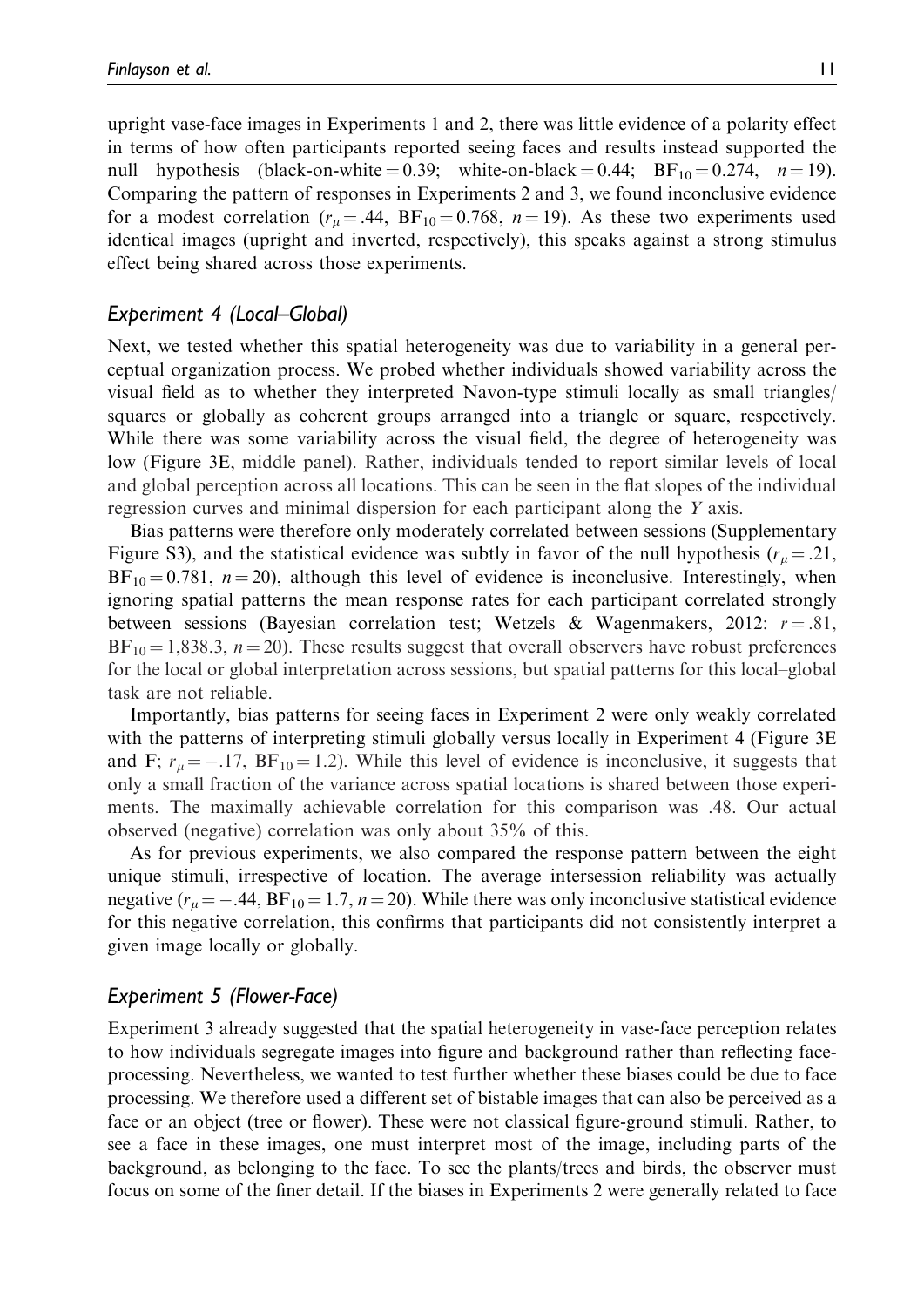perception, then there should be a positive correlation between the bias patterns in Experiments 2 and 5.

Again, the pattern of face biases was relative reliable across sessions, supported by modest statistical evidence ( $r_u = .40$ ,  $BF_{10} = 4.3$ ,  $n = 16$ ). However, four participants showed little to no evidence of spatial heterogeneity and (almost) only reported seeing faces. They were therefore removed from further analysis of spatial heterogeneity. In general, participants tended to see the images more frequently as faces than objects, as revealed by the clustering of data points in the upper right quadrant in Supplementary Figure S3D. Some participants also showed a reduction of spatial heterogeneity from Session 1 to Session 2, as shown by the flat regression curves.

Critically, the correlation between face biases in Experiment 2 and 5 was only very weak, and statistical evidence supported the null hypothesis  $(r_u = -.04, BF_{10} = 0.255, n = 18)$ . Notably, five participants mostly reported seeing the images as faces irrespective of location, suggesting that these individuals did not experience strong bistability for these images at all. Two participants must be removed because they almost exclusively reported seeing faces in either experiment, which precluded any further analysis of the correlation between them. The maximally achievable correlation for this comparison was .61, and the actual observed correlation only about 7% of that.

Finally, we again compared response rates for the four unique images, irrespective of location. This revealed compelling evidence for a strong intersession correlation  $(r_{\mu} = .94, ...)$  $BF_{10} = 98.7$ ,  $n = 16$ ). Participants were therefore very consistent in whether they interpreted these images as faces or objects.

## **Discussion**

We probed spatial heterogeneity in the perception of bistable images. First, we established that individual perception of Rubin's vase-face illusion depends on retinal location. The pattern of these perceptual biases across the visual field was reliable across several days to weeks. This suggests that relatively stable mechanisms underlie these biases.

One such factor was common across participants: Stimuli closer to fixation were perceived more often as faces than at more peripheral locations. This mirrors the suggestion that face processing is biased toward central vision and reflects an eccentricity gradient in the organization of ventral stream areas (Hasson et al., 2002). A simpler explanation could, however, be that this difference is related to poorer visual acuity in the periphery.

Critically, eccentricity alone cannot explain the perceptual heterogeneity we observed. The bias patterns for only central or more peripheral locations were also highly reliable but showed little correlation between individual observers. As such, these patterns constitute unique perceptual fingerprints. Our findings thus parallel the spatial heterogeneity reported for perceiving stimulus size (Afraz et al., 2010; Moutsiana et al., 2016; Schwarzkopf & Rees, 2013); location (Kosovicheva & Whitney, 2017); orientation, shape, and complex features like the apparent identity, age, or gender of faces (Afraz et al., 2010; Visconti di Oleggio Castello et al., 2018); and ambiguous motion (Wexler et al., 2015). The findings are also reminiscent of heterogeneity in the perception of bistable motion stimuli depending on their orientation (Wexler, 2018).

Interestingly, the perception of vase-face images also strongly depended on contrast polarity. Participants tended to perceive images in which the inner portion (the vase) was black on a white background as vases, and vice versa for the opposite polarity. However, this was specific for upright vase-face images. No such polarity effect was observed for inverted images. There was also little evidence of a consistent response pattern across the 18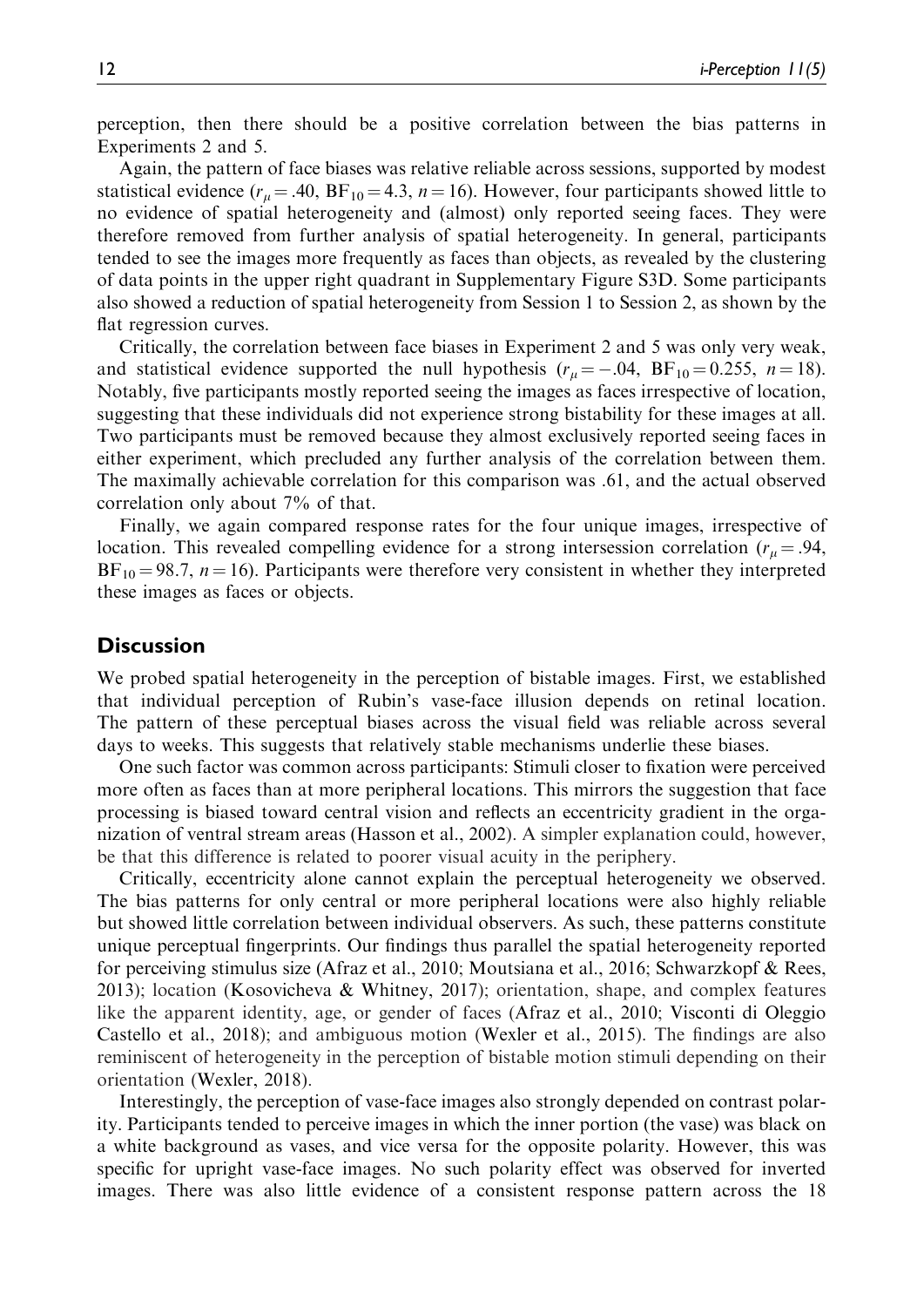unique vase-face images. Nevertheless, both for upright and inverted vase-face images, the response rates generally depended strongly on the stimulus. The tendency to interpret a given image as faces or a vase was reliable across sessions and very consistent between participants. This contrasts with the results for spatial heterogeneity where the evidence strongly suggested that—beyond the difference between central and peripheral eccentricities—the bias patterns were unique to each observer. Note that these stimulus differences cannot explain the spatial heterogeneity we found: Every unique stimulus was presented multiple times at each possible location, and the order of stimuli and locations was randomized between sessions and participants.

Some previous research posited that such idiosyncratic heterogeneity could result from undersampling (Afraz et al., 2010; de Haas et al., 2016; Kosovicheva & Whitney, 2017; Moutsiana et al., 2016). If the neurons whose receptive fields cover a particular visual field location are selective for a particular stimulus feature (position, shape, or a class of objects, like faces), then this would lead to a biased stimulus encoding that could skew perceptual interpretation (Figure 1). Related research also reported spatial heterogeneity for processing facial features. Observers are more accurate when discriminating images of eyes shown in the upper versus the lower visual field, and vice versa for mouths (de Haas et al., 2016). Observers tend to fixate the nose and thus eyes and mouths would typically appear in the upper and lower hemifields, respectively. The heterogeneity could therefore represent fine-tuning of the visual system based on experience: It would be more economical to predominantly encode a given feature in visual field locations where it is most likely to appear.

Could such undersampling explain the biases we observed for the vase-face illusion? We further compared biases for vase-face perception with those for inverted vase-face images. Inversion disrupts face processing (Valentine, 1988; Yin, 1969) and our participants did not report seeing faces in these inverted images. Yet we found that patterns for interpreting the outside of the inverted images as the figure were strongly correlated with the patterns for seeing faces in the upright illusion stimuli. The outside portion of these images is the equivalent of the faces in the upright image. This suggests that the spatial biases we observed may not be related to face processing per se, but rather more generally to figure-ground segregation.

It could be argued that perceiving faces in the vase-face images requires more local processing of fine spatial detail. Interpreting the shape in the image as a profile view of a face entails identifying the individual features of the figure boundary as nose, forehead, eye sockets, and so on. In contrast, this is not necessary for perceiving vases—one could easily perceive a vase without any of the spatial detail in the image at all. Therefore, our next experiment explicitly tested whether the results for upright and inverted vase-face images could relate to a propensity for local processing at a given stimulus location. We used stimuli that can be either interpreted based on the local components or the global group (Navon, 1977). Locations where individuals perceived faces were not strongly related to local or global processing. While the statistical evidence for this null result was inconclusive, spatial patterns in this task were also less reliable across sessions than in the other experiments. Interestingly, unlike the spatial heterogeneity, the *overall* rates for each participant averaged across locations were very reliable between sessions. This points to interindividual differences in cognitive style across observers. Some individuals tend to process these images more locally than others, but this was independent of stimulus location. Of course, we cannot rule out that a different local–global task might exhibit spatial heterogeneity, and that this correlates with the perception of our vase-face images.

Finally, we also compared the vase-face illusion to the perception of different bistable images. These images could also be perceived as faces or as a different complex object (tree or flower). If the heterogeneity we observed for the vase-face illusion were due to undersampling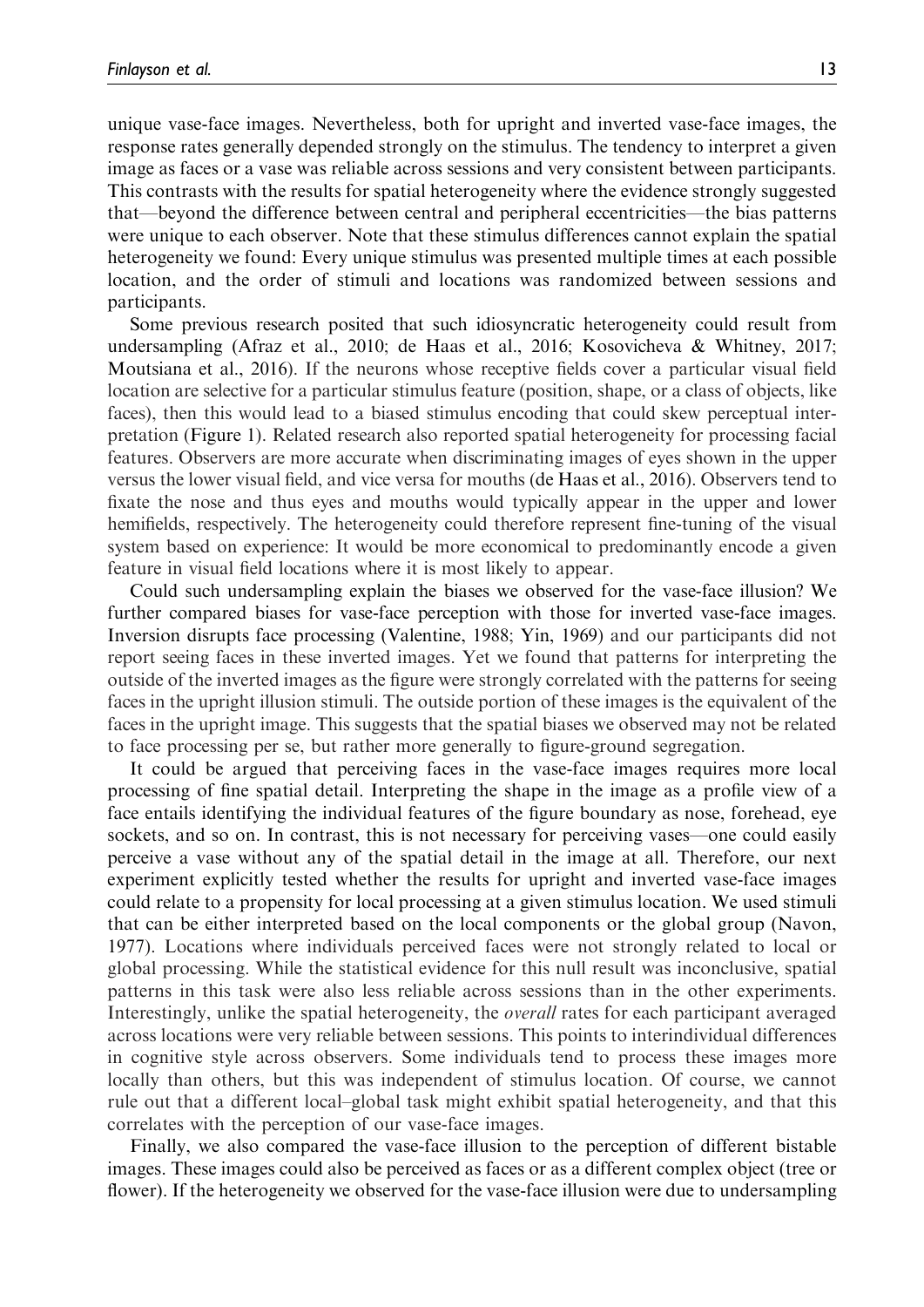of the visual field by neurons generally sensitive to faces, then the bias patterns for these images should be similar. We found that they were not, providing further evidence that these spatial biases may not be related to face processing. Most participants in the experiment also generally tended to see these images as faces. This also speaks against an undersampled receptive field mosaic of neurons tuned to faces and objects, respectively. Yet, as for the local–global task, we cannot rule out that different ambiguous stimuli that allow a face interpretation would exhibit greater spatial heterogeneity and that this variability in turn correlates with the perception of vase-face images.

Importantly, how participants interpreted vase-face images at a given visual field location was similar for upright and inverted images. They did, however, not interpret inverted images as faces. Conversely, observers did not perceive the flower-face images as faces at the same locations. Rather than undersampling by face-sensitive neurons, this therefore points toward heterogeneity in figure-ground segregation. Because bias patterns were inconsistent between most experiments, our findings rule out a simple response bias by which participants would simply respond in a particular way at a given spatial location.

What neural mechanism could explain such biases? The notion of neurons tuned to particular figure-ground interpretations that undersample the visual field seems implausible. Instead, our findings could reflect whether the mosaic of receptive fields at that location undersamples the inner or outer portion of the image. If the inner portion of the image is encoded more precisely in a particular location, it may be more likely to be interpreted as figure. Alternatively, we cannot rule out entirely that the inverted vase-face images still drive face-sensitive neurons. If these neurons are selective only to profile views of faces, they would not respond to the frontal faces in the flower-face stimuli. As a result, the bias patterns in these two experiments would differ. A third, and perhaps the most parsimonious alternative, is that the biases we observed are due to the spatial sensitivity at each location. Perceiving a face in the vase-face images may require distinguishing finer spatial detail than detecting a vase. This could be achieved by focusing more on the local detail compared with the global whole, but our results from the local–global experiment speak against this idea: Individuals were not more likely to perceive faces in locations where they tended to report the local features of Navon-type stimuli.

The perception of faces could be directly linked to spatial sensitivity. We already observed that images in more peripheral locations, where spatial sensitivity is reduced, tended to be less likely to be perceived as faces. Our previous research has demonstrated that spatial sensitivity varies across the visual field, even at the same eccentricity, and could result in heterogeneity of perceptual biases (Moutsiana et al., 2016). Therefore, it is possible that locations where we tend to perceive faces—or the outer portion of the image as the figure—are also those were spatial vision is more precise. This could be tested by future research.

## Conclusion

Our findings show that an observer's perception of vase-face images varies reliably across the visual field. Some of this heterogeneity is shared across observers, but there are also unique patterns that constitute idiosyncratic perceptual fingerprints. This intraindividual variability is probably not due to undersampling of the visual field by face-responsive neurons or due to variations in local versus global processing. Rather, a more parsimonious explanation is that this heterogeneity results from spatial variations in lower level visual function.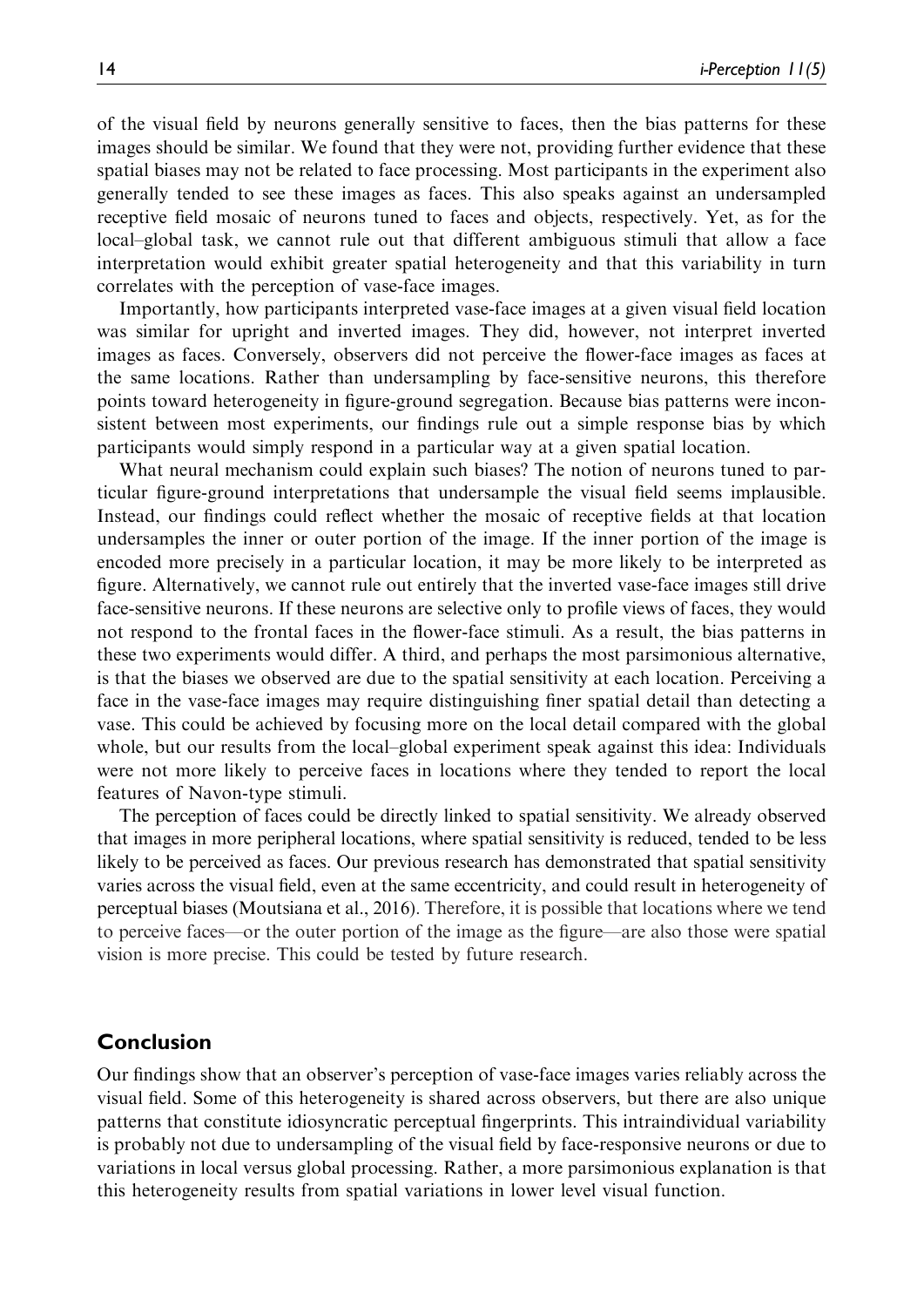## Data Accessibility Statement

The raw data, stimulus materials, and code for this study are publicly available at osf.io/ap8me.

#### Declaration of Conflicting Interests

The author(s) declared no potential conflicts of interest with respect to the research, authorship, and/or publication of this article.

#### Funding

The author(s) disclosed receipt of the following financial support for the research, authorship, and/or publication of this article: This work was supported by a European Research Council Starting Grant to D. S. S. (310829-WMOSPOTWU).

## ORCID iD

D. S. Schwarzkopf  $\Box$  <https://orcid.org/0000-0003-3686-1622>

## Supplemental Material

Supplemental material for this article is available online at: [http://journals.sagepub.com/doi/suppl/10.](http://journals.sagepub.com/doi/suppl/10.1177/2041669520961120) [1177/2041669520961120](http://journals.sagepub.com/doi/suppl/10.1177/2041669520961120).

#### **References**

- Afraz, A., Pashkam, M. V., & Cavanagh, P. (2010). Spatial heterogeneity in the perception of face and form attributes. Current Biology: CB, 20(23), 2112–2116.<https://doi.org/10.1016/j.cub.2010.11.017> Anstis, S. (1998). Picturing peripheral acuity. Perception, 27(7), 817–825.
- Bedell, H. E., & Johnson, C. A. (1984). The perceived size of targets in the peripheral and central visual fields. Ophthalmic & Physiological Optics: The Journal of the British College of Ophthalmic Opticians (Optometrists), 4(2), 123–131.
- Brainard, D. H. (1997). The psychophysics toolbox. Spatial Vision, 10(4), 433–436.
- Brown, W. (1910). Some experimental results in the correlation of mental abilities<sup>1</sup>. British Journal of Psychology, 1904-1920, 3(3), 296–322.<https://doi.org/10.1111/j.2044-8295.1910.tb00207.x>
- de Haas, B., Schwarzkopf, D. S., Alvarez, I., Lawson, R. P., Henriksson, L., Kriegeskorte, N., & Rees, G. (2016). Perception and processing of faces in the human brain is tuned to typical feature locations. The Journal of Neuroscience: The Official Journal of the Society for Neuroscience, 36(36), 9289–9302.<https://doi.org/10.1523/JNEUROSCI.4131-14.2016>
- Duncan, R. O., & Boynton, G. M. (2003). Cortical magnification within human primary visual cortex correlates with acuity thresholds. Neuron, 38(4), 659–671.
- Groen, I. I. A., Silson, E. H., & Baker, C. I. (2017). Contributions of low- and high-level properties to neural processing of visual scenes in the human brain. Philosophical Transactions of the Royal Society of London. Series B, Biological Sciences, 372(1714), 20160102. [https://doi.org/10.1098/](https://doi.org/10.1098/rstb.2016.0102) [rstb.2016.0102](https://doi.org/10.1098/rstb.2016.0102)
- Hasson, U., Hendler, T., Ben Bashat, D., & Malach, R. (2001). Vase or face? A neural correlate of shape-selective grouping processes in the human brain. Journal of Cognitive Neuroscience, 13(6), 744–753.<https://doi.org/10.1162/08989290152541412>
- Hasson, U., Levy, I., Behrmann, M., Hendler, T., & Malach, R. (2002). Eccentricity bias as an organizing principle for human high-order object areas. Neuron, 34(3), 479–490. [https://doi.org/10.1016/](https://doi.org/10.1016/s0896-6273(02)00662-1) [s0896-6273\(02\)00662-1](https://doi.org/10.1016/s0896-6273(02)00662-1)
- Helmholtz, H. (1924). Helmholtz's treatise on physiological optics, Vol. 1, Trans. From the 3rd German ed (pp. xxi, 482). Optical Society of America.<https://doi.org/10.1037/13536-000>
- Hsu, S.-M., & Young, A. (2004). Adaptation effects in facial expression recognition. Visual Cognition, 11(7), 871–899.<https://doi.org/10.1080/13506280444000030>